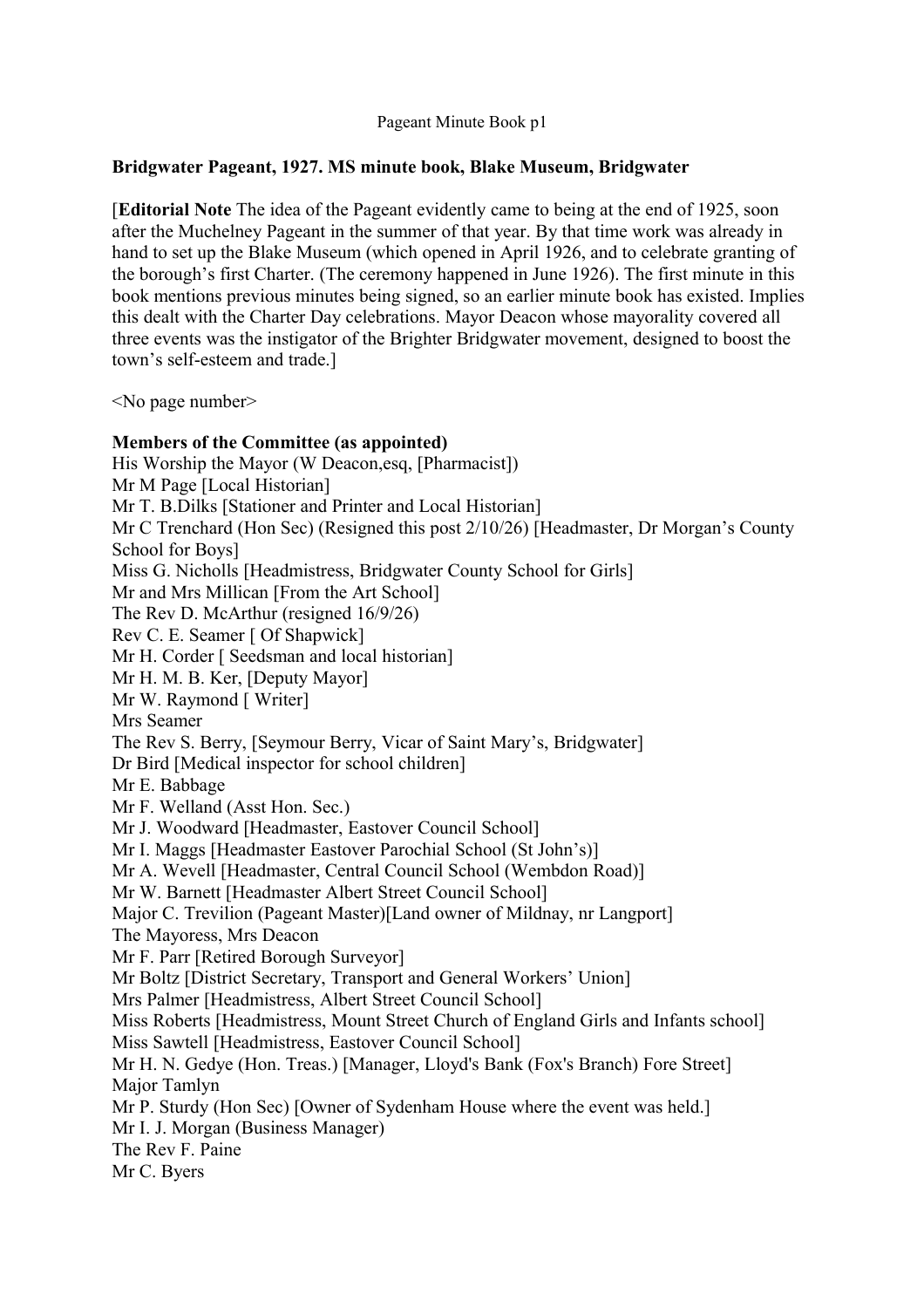Mr A. B. Marchant Mr Beckett Mrs Wallace

< 1>

### **Sub-Committees**

*Libretto*

Mr T. B. Dilks (Convenor), Miss Nicholls, M. Page, C Trenchard, The Rev. Seamer *Finance:*

The Mayor (W Deacon Esq). H. N. Gedye, the Hon. Sec, & Business Manager *Music*

*Dress*

*Site or ground* Mr F Parr (Convener) Mr Byers (resigned see minute on p 36) Mr Bishop [Borough engineer]

*Publicity* Mr Page (Convener) Mr Byers, Mr Dilks

*Officers on Committees (ex officio)* The Chairman (W Deacon esq), Major C Trevilion (Pageant Master) I. G. Morgan (Business Manager) H. N Gedye (Hon.Treas) P Sturdy [and] F Welland (Hon Secs)

 $\langle 2 \rangle$ 

*Gangers*

<3>

**Meeting 1 Oct 1 1926**. <5>

## *Proposed episodes*

The following were for the time being retained as a provisional programme:

1 Prologue Spirit of the Bridge attended by the Spirits of River, Quantocks and Sea

2 King John Signing the B'water Charter (2 scenes)

3 Wat Tyler I (The Riots)

4 Funeral of Sir Hugh Luttrell

5 The Fair introducing Return of the sailors from the Armada battle

6 Admiral Blake in 3 episodes (A) Boyhood, (B) Early Manhood, probably merging with The Siege of Bridgwater, (C) The Signing of the Will.

7 Battle of Sedgemoor

8 The Hustings

9 The Procession of Trades

*Gangers*

The question of finding people for this role was left to the Chairman and Hon Sec who were to report back

<6> *Dress Committee* To be six members *Music Committee* Not at this stage – to await the completion of the Libretto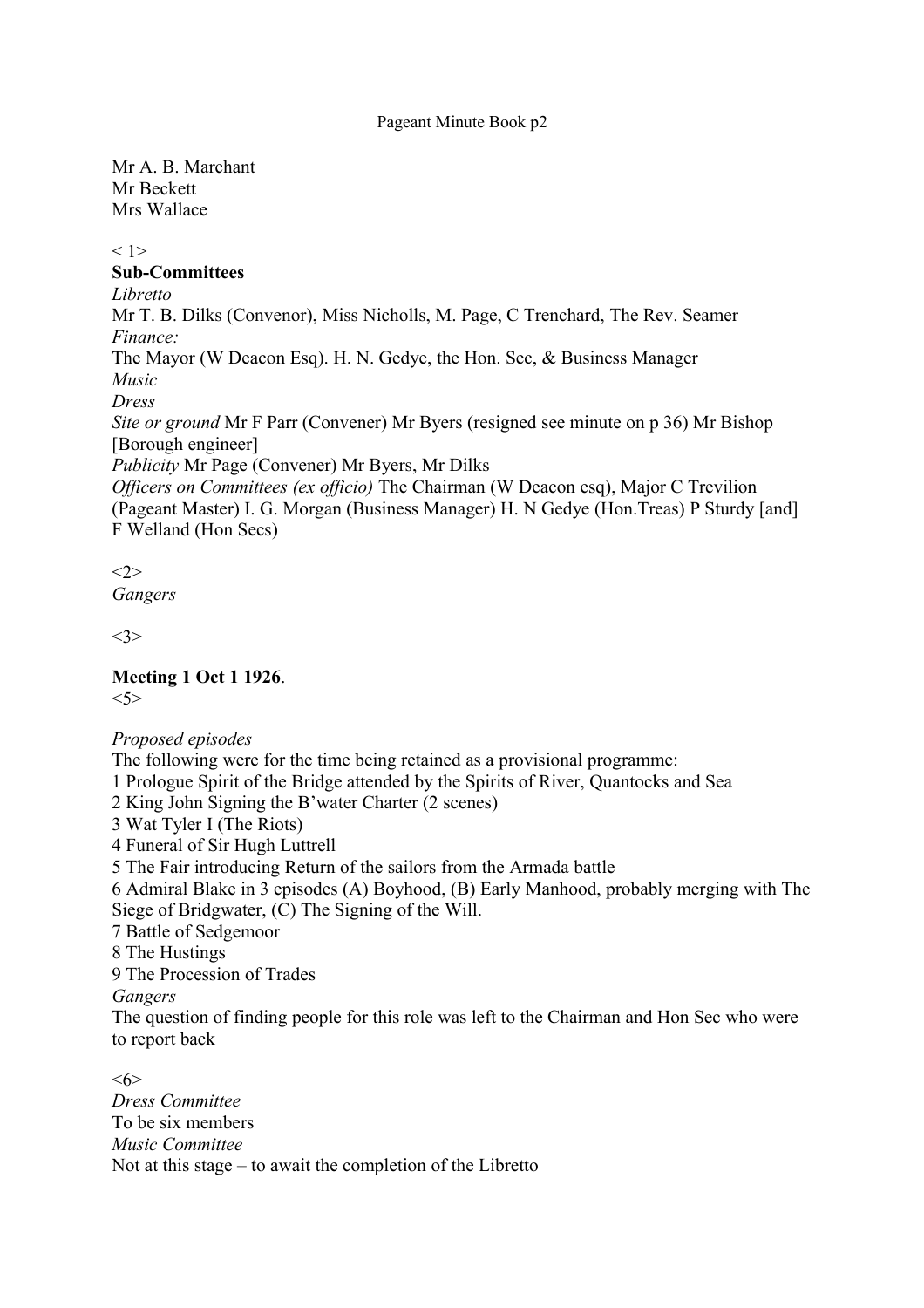#### $<7>$ **Meeting held 15 October 1926**

*Pageant ground* Discussion about getting the hay-making done first

## <8>

| Episodes and gangers                        |                            |
|---------------------------------------------|----------------------------|
| Episodes                                    | Gangers (provisional)      |
| 1 Prologue                                  | Miss Nicholls              |
| 2 King John and the Charter                 | Mrs Wallace and Mrs Hailes |
| 3 Wat Tyler and the procession of guilds    | Mr Welland                 |
| 3a Funeral Procession of Sir Hugh Luttrell  | Mr Corder                  |
| 4 Fair on return of the Armada men          | Mr Woodward                |
| 5 Admiral Blake Scene I At Oxford           | ) Mr Cecil Babbage         |
| inc Barbary coast Empire trade II Aged 35   | and                        |
| Inc Whip and Broom and his will III Admiral | ) the Theatrical Club      |
| 6 Monmouth and Sedgemoor                    | Mr Hailes and Mr Trenchard |
| 7 Hustings                                  | Mr Marchant                |
| 8 Trades Procession                         | Mr Boltz                   |

<9>

The discussion on episodes 3 (Wat Tyler) and 8 (Trades procession) was inconclusive but it was finally agreed to cut out of the programme the Siege of Bridgwater.

## *Libretto Committee*

Discussion on the difficulty of hearing and speaking in the open air and suggested that a central figure, as for instance the Spirit of the Bridge should be the introducer of each episode *Dress Committee* Miss Guppy proposed as convenor

*Advertisement*

Lecture on the topics of the Carnival to be held in the Town Hall proposed.

 $<10>$ 

## **Meeting of the committee held 5 November 1926**

*Finance* Discussion about abandoning the proposal to invite Royalty to open the Pageant.

 $<11>$ 

*Dress Committee* – deferred *Legal advisor* – the Town Clerk appointed *Grounds committee* – to meet to lay out the ground

 $<12>$ 

*Gangers* Mr Woodward for No 4, Fair and the return of the Armada men Mr Cecil Babbage for No 5 Admiral Blake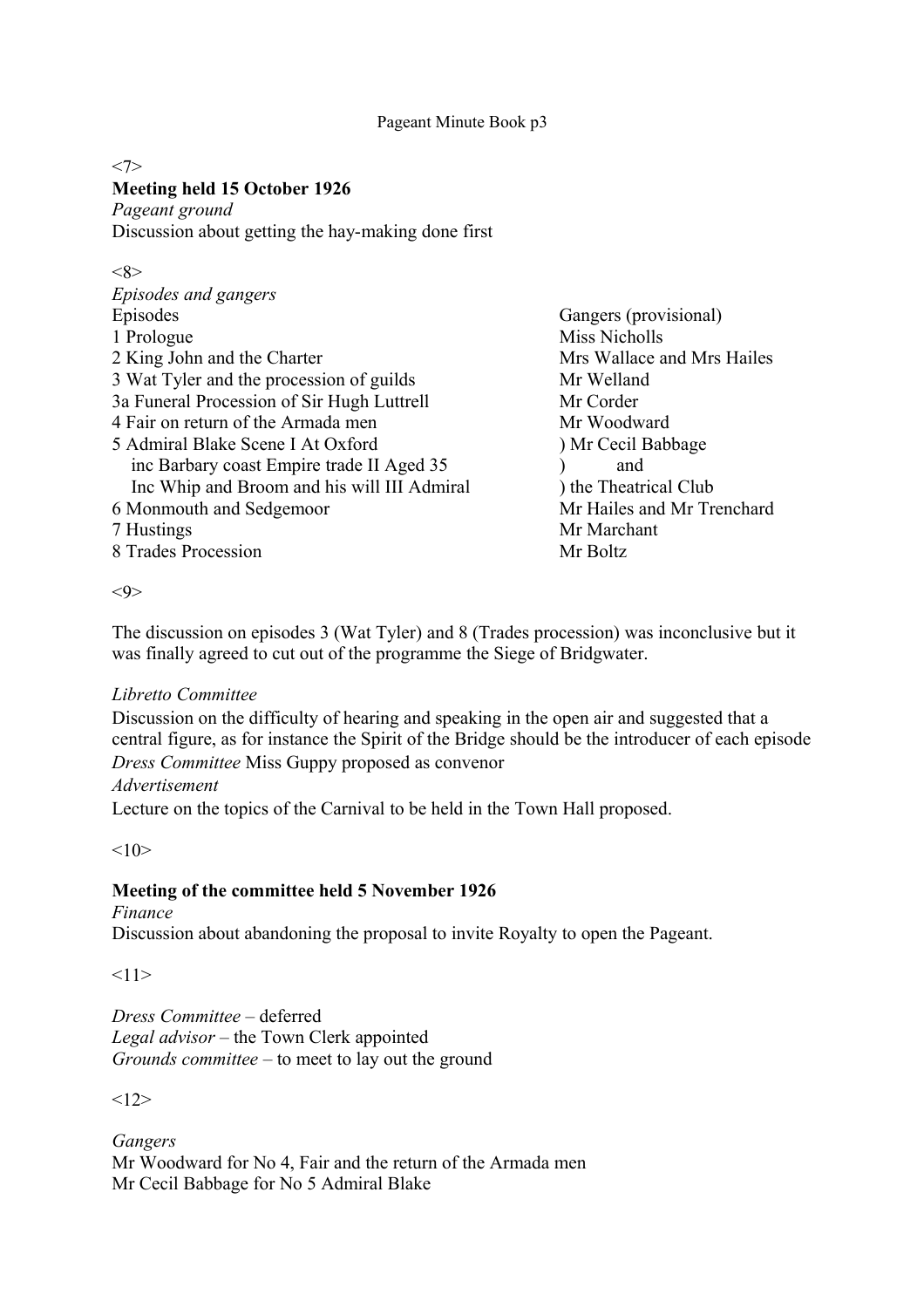Mr Trenchard for No 6 Monmouth and Sedgemoor Nos 2, 7 and 8 gangers discussed but not approved

 $<13>$ 

## **Meeting held on 19 November 1926**

### *Minutes*

Proposal to invite a member of the Royal family to open the event was rescinded.

### *Grounds Committee*

Discussion on scenery, Site meeting to be held the next day.

 $<14>$ 

### *Advertisement*

Discussion about billboards along the roads and railway adjoining the site.

### *Gangers*

Mrs Wallace approved for Episode 2, King John

Messrs Sturdy, Dilks and the Mayor to appoint gangers for episodes 7 and 8. The name gangers is not attractive but nothing better was suggested [NB In the printed programme the gangers were called marshalls.]

### *Bridgwater beyond seas*

Foreign towns named Bridgwater invited to send particulars of their towns and industries. Their mayors invited to become Hon Patrons.

 $<15>$ 

### *Openers*

List of proposals for people who could be asked to open the event – Vice Chancellor of Bristol University, The Lord Chancellor, Bishop of Bath and Wells, The Dean of Wells, The Marquis of Bath, as the County Lieutenant, Earl of Bridgewater. Major Cely Trevilion's opinion to be sought

### *Dress Committee*

Miss Trimby, Miss Guppy, Mrs Bennett, Mrs Hooper, Mrs Deacon, Mrs Wallace, Miss Nicholls be appointed the dress committee. Finance Committee to authorise any purchases.

### $\leq 16$

### *Industrial advertising*

Inconclusive discussion about allowing local firms to have booths on the pageant ground showing their wares.

*Libretto* Enquiry about No 4 Libretto.

 $<17>$ 

**Meeting held on 3 December 1926**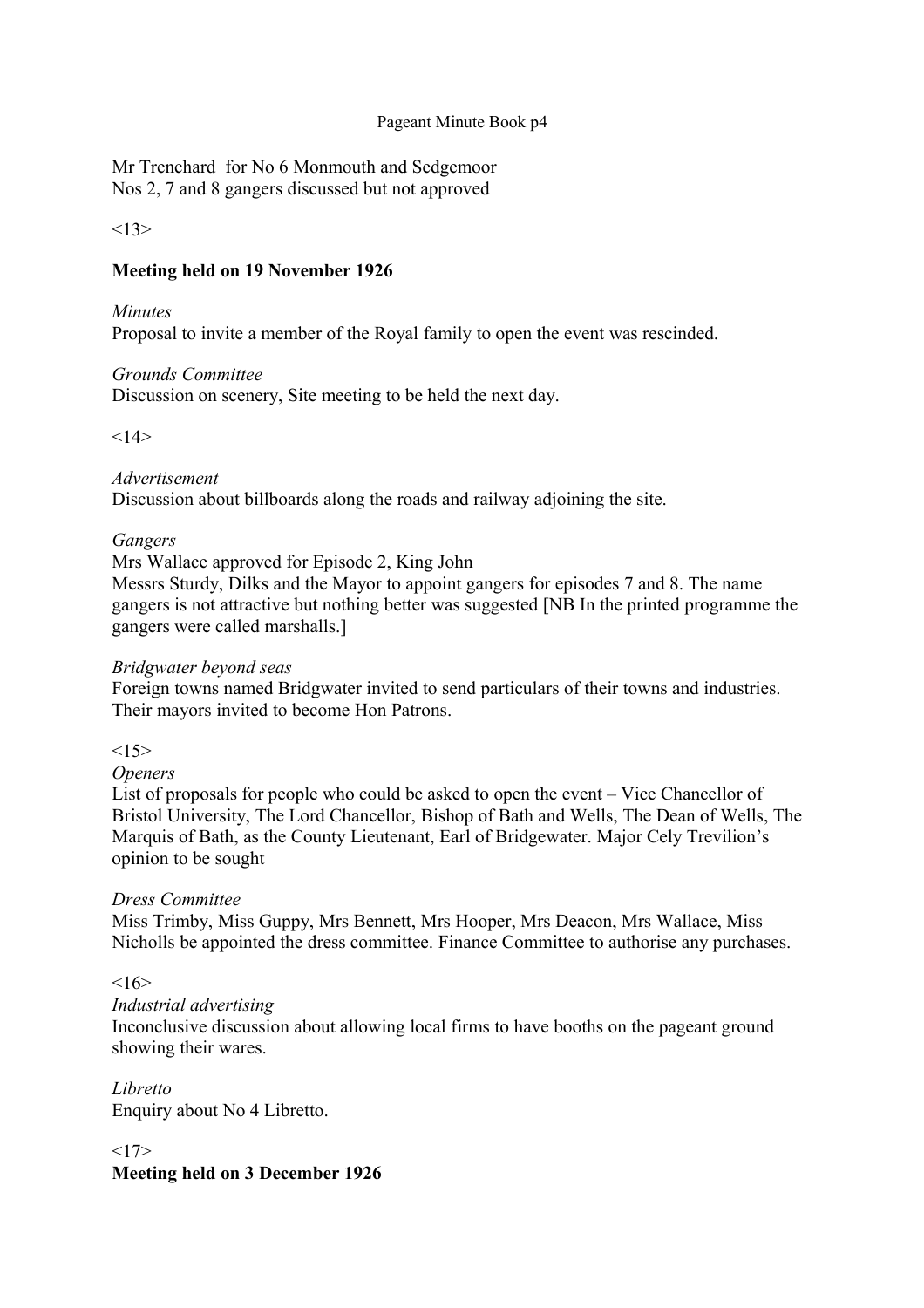*Minutes* 

Borough Treasurer added to the Committee.

# *Ground committee*

Meeting held at the pageant ground.

 $<18>$ 

*Seating*

Three blocks of stands of raised and covered seats, the lowest being four feet above ground and the highest about 8ft 6in, accommodating 1000 people at a cost for hire and erection of £190.There would be 3 rows of 86 seats uncovered in front of the stands. These three stands to be arranged with entrances some 10ft wide at the narrowed ends between them and they would be arranged as a segment of a circle. Standing places and un-numbered seats probably at either end.

Dressing tents area proposed at both the East and West ends but needs discussion.

As for Scenery, Sydenham Manor could form the background for about  $\frac{1}{3}$  of the stage area. The centre would be a representation of the old arched Bridgwater Bridge with possibly the old gate house at its West end strong enough to support actors and perhaps horses in procession.

Need for ample provision for actors approach and exit.

 $<19>$ 

Parts of the adjacent orchard might be made accessible and light bridges could cross the Rhine at the back of the stage area. Grass to be let for feeding and not hay, so no problem about access on the day.

 $<20>$ 

Libretto of the Spirit of the Bridge completed.

## *Dress Committee*

Letter to the press appealing for help. Awaiting the complete libretto, also word of the needs of the gangers. Suggest that meetings are held weekly to action the work. While desirable for everyone to provide their own costumes, those who could not would be helped.

 $<21>$ 

## *Gangers*

Episodes 7 and 8 gangers not resolved. Suggests that episode 8 has 2 gangers. Sub committee to sort out.

## *Patrons*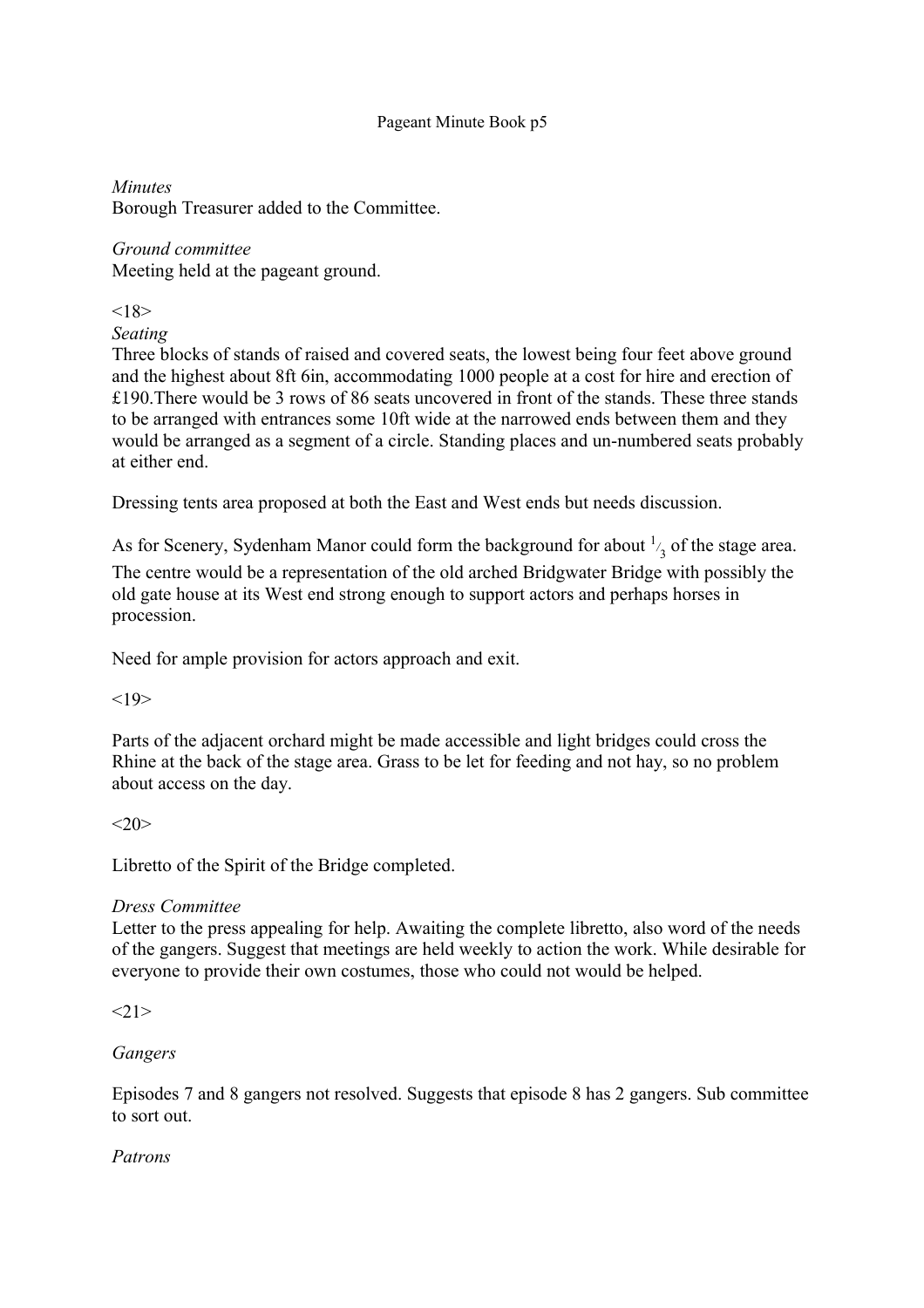Hon Patrons to be called Patrons. They should open each day

Marquis of Bath as Lord Lieutenant of Somerset The Lord Chancellor Bishop of Bath and Wells Col W. H. Speke High Sheriff Vice Chancellor of Bristol University

The Dean of Wells to write the foreword for the programmes.

The Pageant was to be described as being 'Under the patronage of …'

 $<22>$ *Bridgwater beyond the Seas*

List of 14 towns to be written to mentioned

*Note paper* Headed notepaper to be produced

### *Advertising committee*

To be renamed the Publicity Committee. £150 thought to cover the cost. Trades association to offer space on their press adverts also Church magazines. Railway posters. Mayor proposes mentioning it during wireless talks he is to make in May.

 $<23>$ Meeting held 22 December 1926

*Letter from the Dean of Wells* Letter of support received from the Dean.

*Proposed Taunton Pageant*

 $<24>$ 

Very extensive discussion about this. Originally planned for July 1927. Major Cely Trevilion had told them it was not possible, so it was to be delayed until June 1928

*Episodes 8 and 9* The agents of the two political parties would be responsible for 7 (The Hustings) and Mr Boltz for 9 (Trades)

## $< 28$

*BBC*

The BBC were willing to allow a short talk about a week before the event and were anxious to broadcast at least one of the episodes.

*Title*

To be called "The Bridgwater Pageant". "Sedgemoor" to be brought into the posters and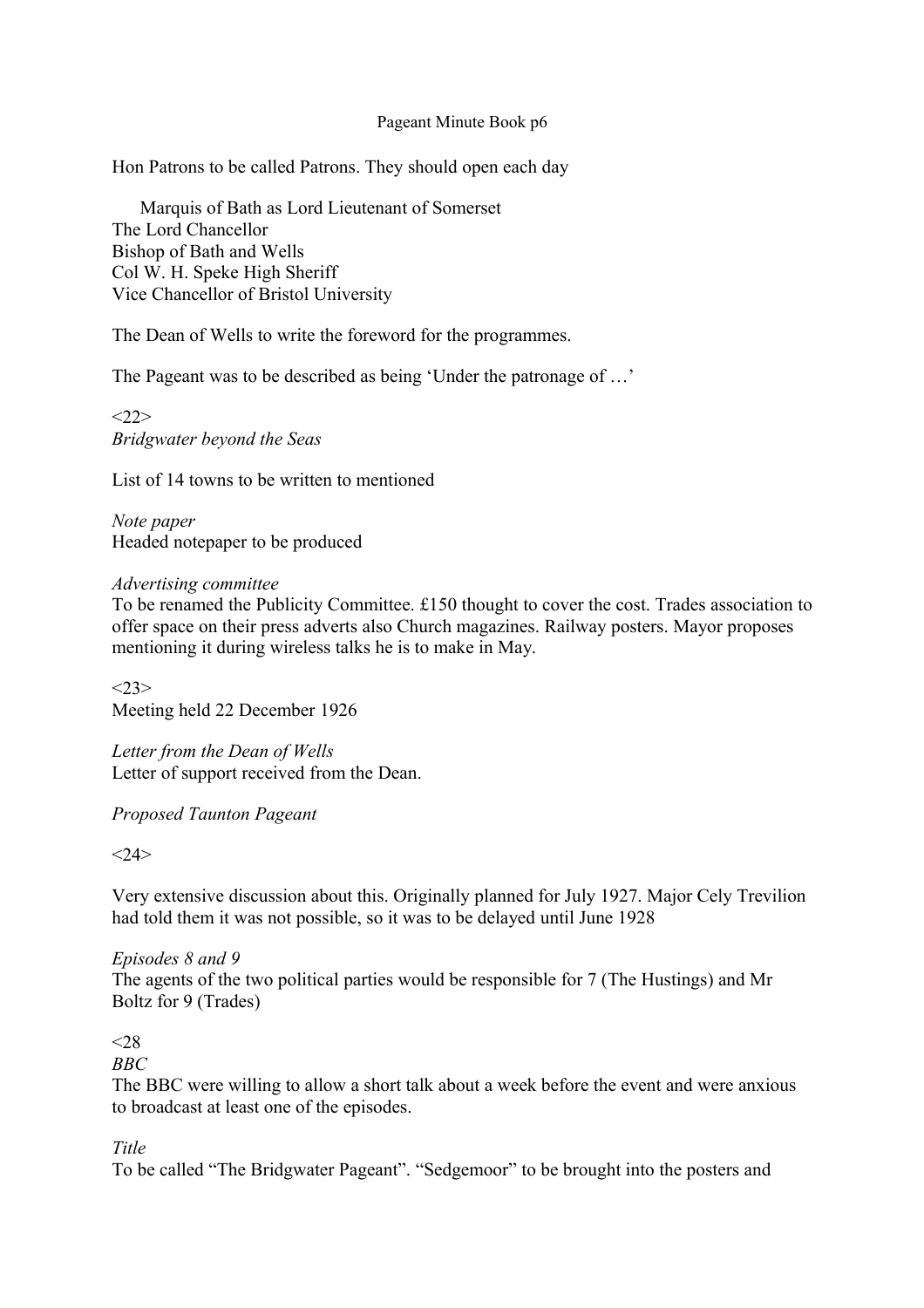adverts as much as possible.

 $< p27$ 

*Date*

Resolved "That the Pageant be held on Wednesday (evening), Thursday (matinee), Friday (evening) and Saturday (matinee and evening) with a dress rehearsal on Tuesday evening June 21 1927. Time not fixed.

## *Finance*

No information yet available about preliminary expenses. Proposed interviewing Mr Morgan to see what the Muchelney Pageant had set aside for this.

 $<sub>p28</sub>$ </sub>

## **Meeting held on 21 Jan 1927**

*Patrons* All the patrons listed above had accepted

*Report (Business)* Report of interview with Mr Morgan of Ilminster about the Muchelney Pageant

 $<29$ 

*Libretto*

Book almost complete The Masque and four episodes were finished. Medieval interlude and the final, procession had no libretto, leaving only two episodes to finish.

#### $<30>$ **Meeting held on 26 January**

*Patrons*

Letters read from all the patrons accepting

 $<31>$ 

*Advertising budget* Estimated to amount to £150

*Libretto* Virtually complete

*Pageant Master's address* Gangers charged with recruiting men, women and children. He would approve the main players

 $<32>$ 

Mr Percy Whitlock offered to compose the music. It would be necessary to have strings as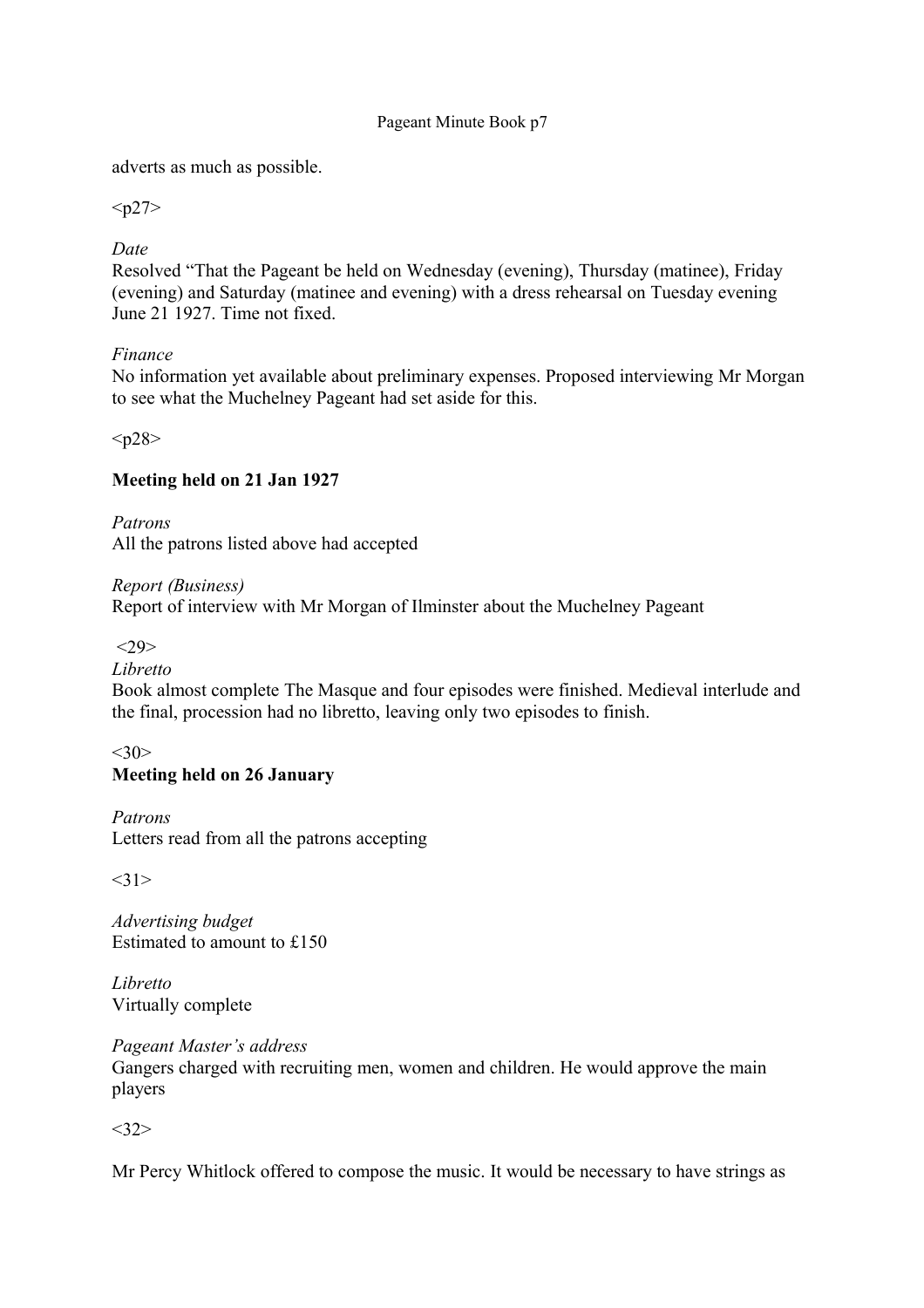well as brass instruments, and also a choral society of adults to give volume to the singing. Suggestion that a Property Master be appointed soon.

#### *Hon Treasurer's report*   $<33>$

Account of interview with Mr Morgan and the need to have Pageant office with a telephone. Advertising cost of £150 should not increase without the approval of the Finance committee.

*Business Manager Appointed* Mr J. G. Morgan of Ilminster appointed

*Town Meeting* Town Meeting to be convened

## *Emergency Committee*

The Chairman, Hon. Treasurer, Hon Secretaries and the convenors of the Libretto and Advertising committees to form an emergency committee.

## $<34>$

## **Executive committee Meeting held 18 February, 1927**

### *Offices*

The National Omnibus Co. placed at room at Cornhill over their waiting room at the disposal of the Pageant committee

## *Telephones*

 $<$ 35 $>$ 

Until the phone was installed, calls could be put through the office at Lloyd's Bank, and a new Phone number put in the forthcoming directory

## *Meetings*

Tuesday evenings at 6.00pm to be kept free for committee meetings.

## *Mr Trenchard*

He will remain ganger for the Sedgemoor episode, and appoint a deputy. He will let Miss Nicholls have as large a number as possible of his schoolboys for her episode. These boys to be as good singers as possible and that he will rehearse these boys in singing only.

## *Mr Morgan*

The Cornhill office should be opened from 25 April and Morgan's clerk be in attendance from 10.00 am. Mr Becket to loan 12 chairs and a few forms.

### $<36>$

And a table from the Town Hall for the office. Also to buy a typewriter for £2.00 The Mayor undertakes to buy this from the Pageant Council for £1 10 0 at the closing of the office. The Advertising Committee to provide a board with "Pageant Office" painted on it to go outside.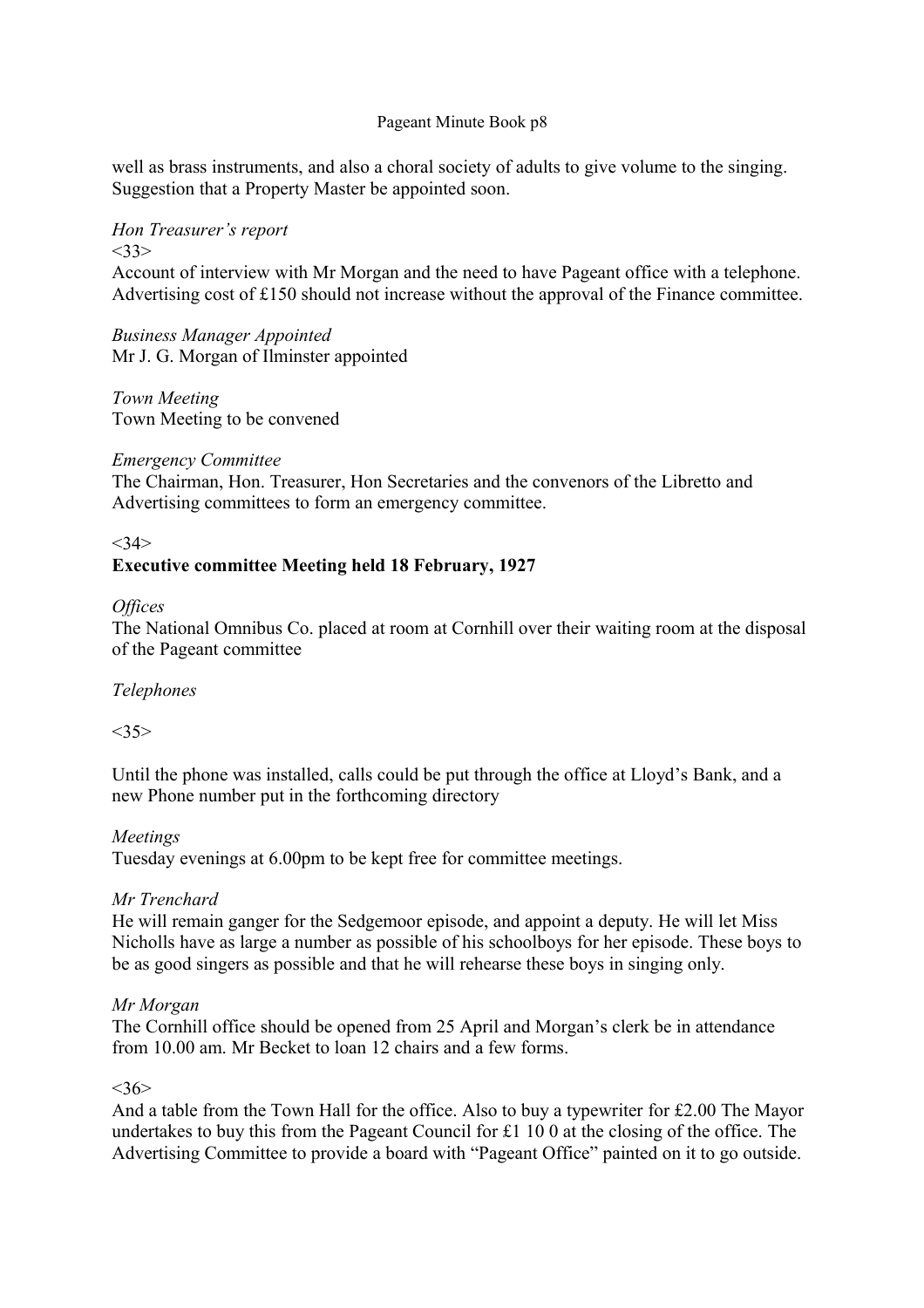## *Grounds Committee*

Main stand to be straight not curved in segments. 1000 seats with rows of uncovered seats in front thereof 500 seats and a block of seats roughly at right angles to this on the east, (528 seats) and west (320 seats) ends of it. Total 2348 seats. This seating will cost £300. The proposal that the 4 rearmost rows of seats of the east and west blocks of seats should be raised is not approved as being too costly for the probable price of the tickets.

 $<37>$ 

Decided that prices of all tickets be finally decided by the Finance Committee.

The Borough Engineer kindly offered to superintend the parking facilities.

## *Certificates*

All accounts to be certified by Mr Morgan for payment, and payment made by the Hon Treasurer.

*Tea*

Contracts to be let to a caterer who is to supply teas on all afternoons both for public and performers

## *Mr Parr*

He described his plans for the Bridge and the Hustings and Hospital scenery. Unable to afford to build the bridge to be available for use by a procession. But the scale and idea approved.

 $<38>$ 

*Letter to Patrons and donors* Letter to be drafted and sent to selected people

### *Trustees*

Bank suggests that Trustees be appointed to whom the guaranteeing patrons will be liable. The Bank will lend up to 50% of the money guaranteed

*Note Paper* Headed notepaper to be produced

 $<39>$ 

## **Meeting held on 1 March 1927**

### *Office*

The Pageant office on Cornhill would be opened on 15 March, and Mr Morgan or Mr Prentice be in attendance every Tuesday or Friday for the next 6 weeks. The office phone number is Bridgwater 239.

*Motor Park* Mr Bishop, Borough Engineer appointed Hon Motor Park Controller

*Cost of Costumes*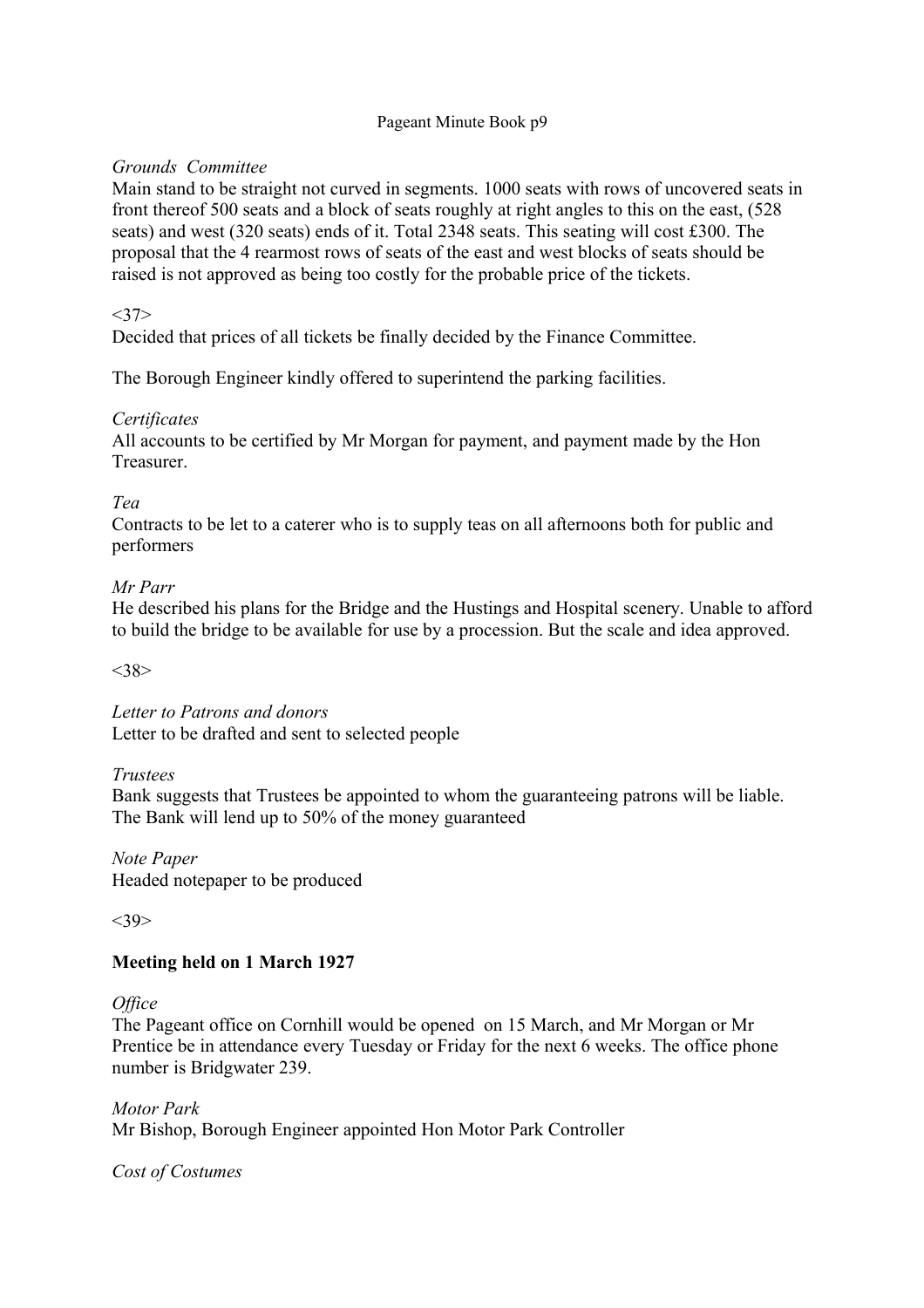Costumes to be mostly paid for or hired by the principle characters.

 $<\!\!40\!\!>$ 

## *Band*

Mr Tout of Christy's Military Band appointed Pageant Band Master, Mr Wood to be Master of the Orchestra.

## *Choir*

Central choir discussed. Mr Docksey [Organist at Saint Mary's] elected to the Pageant Council

## *Photo Rights*

Finance Committee to report on the photo rights. The Somerset Society to be got in touch with

 $<11>$ 

Minutes amended about the number of school boys to be in the Prologue (As large a number as possible instead of 50)

## *School grounds for rehearsals*

School playgrounds to be used for rehearsals after hours. (Both council schools as well as the Secondary Girls School)

*Visiting the pageant ground*

Mr Sturdy said any gangers were welcome to visit the Pageant grounds at any time.

## *Oxen for the Lutterell Funeral*

Suggestion that Hagon Suet Oxen might be borrowed for this.

 $<\!\!42\!\!>$ 

## *Music*

Mr Tout would undertake to provide wind instruments for the orchestra, if Mr Wood will provide the strings.

*Report* Report on the press reports

 $<\!\!43\!\!>$ 

## **Meeting held on 22 March 1927**

*Reports Various reports read* – Music; Rehearsals in school grounds; Libretto; Luttrell episode; Photographs <44>

*Public meeting*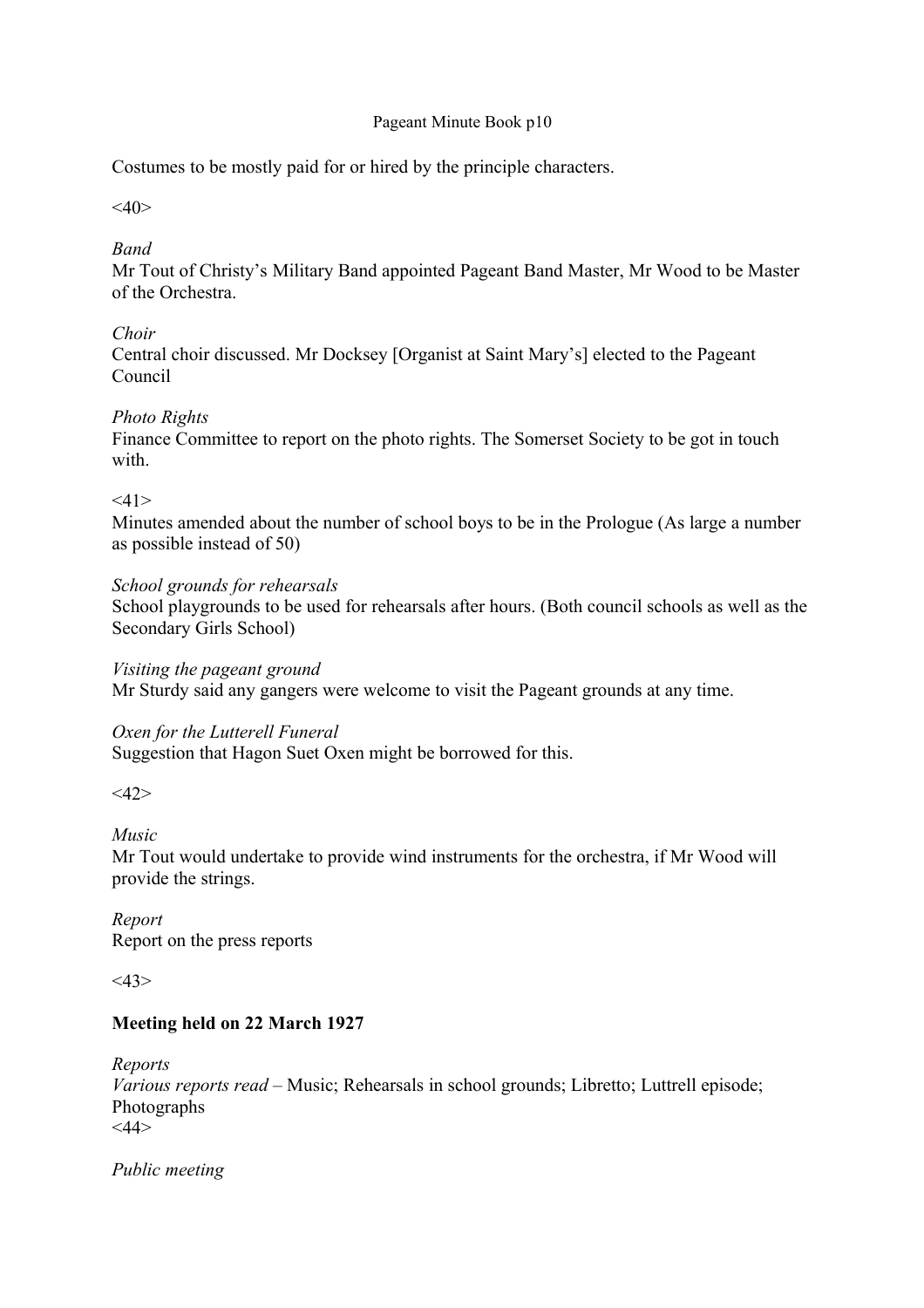Meeting to be held in the Town Hall the next day to give account of the progress of the event so far, with details of finances etc

## *(Provision of costumes)*

All the chief performers pay for their costumes as far as possible. The crowd pay for the materials of dress. Should individuals be unable to, Gangers will make arrangements. The making up of all the costumes to be done by the dress committee.

*Cost of seats*

 $<$ 45 $>$ 

10*/*6 seats to be available at all performances Covered Main Stand seats 5/- Side stands 2*/*6 reducing to 1*/*6 and 1/- Total £1160 for 1600 seats in the main stand £147 for 424 seats in the side stand. Discussion conclusion: 10/6 seats and the number elastic.

*Letter to Bridgwater beyond the seas* 14 letters to be sent, also asking for banners

### $<\!\!46\!\!>$

### *Transport Committee*

Transport committee to be formed comprising managers of the GWR and S&DJR local passenger and goods departments. Local manager of the National Omnibus Co, the two Chief Constables, Mr Bishop [Borough Engineer]

### *Bristol Committee*

Bristol Committee to be formed to interest the University, Schools and Societies and to arrange excursions.

### *Builders committee*

Proposed that local builders and builders' merchants be approached to supply materials at cost. Matters to be left to the Grounds Committee.

 $<$ 47>

### *Gaol Bells* The Museum Committee to be asked for the loan of the Gaol Bells for the Luttrell scene.

## *Gangers' Convening Cards*

These were approved with the addition of the performance dates

### *The Art School's Co-operation*

The Art School to be responsible for the design and provision of the props. They will assist Mr Parr on the scenery. Gangers to apply to the School for their requirements.

*New Member*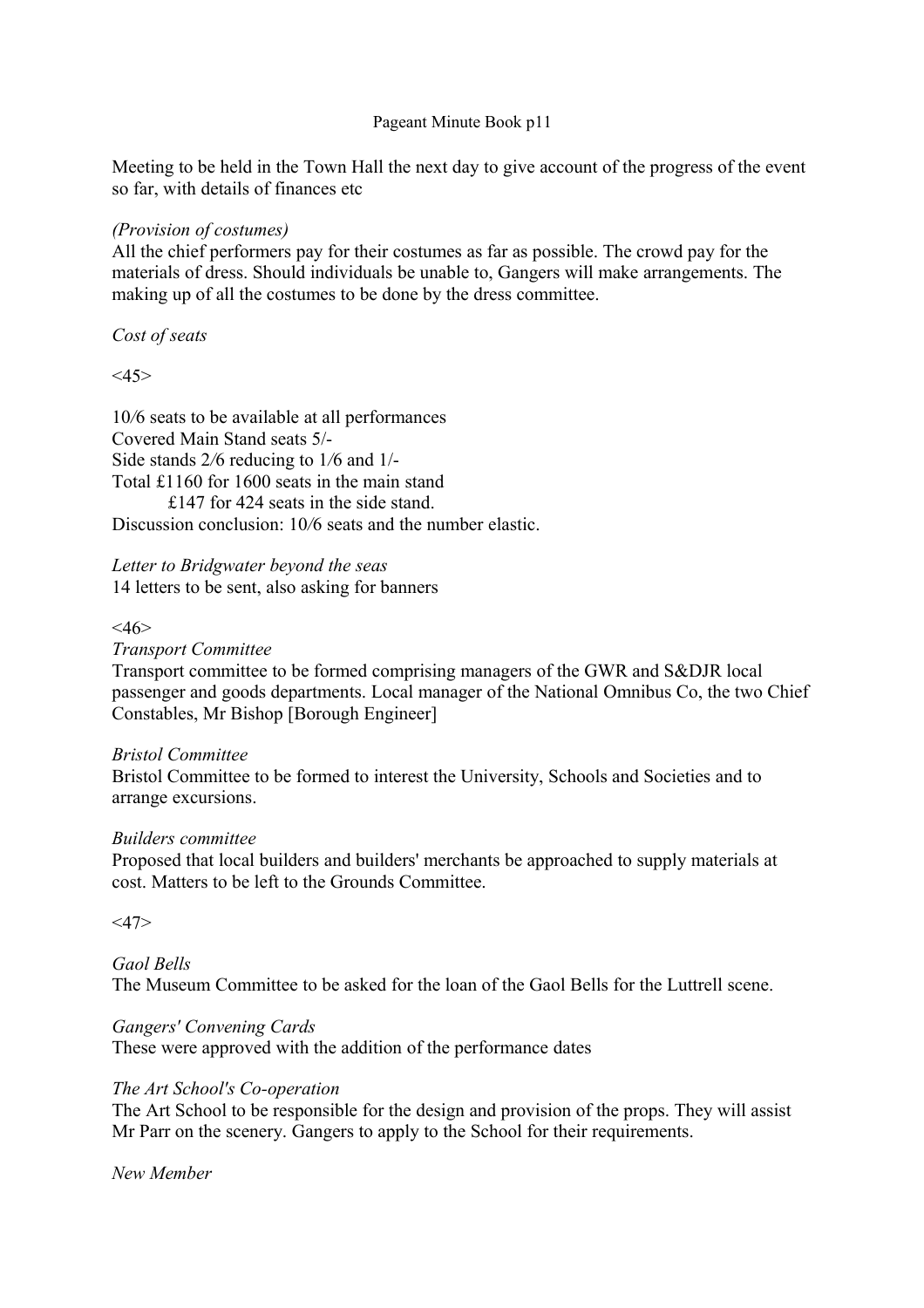Mr Duckworth added to the Committee.

 $<\!\!48\!\!>$ 

## **Meeting held 12 April 1927**

*Transport Committee* Report made but no details given

*Publicity Committee* Posters to be produced for the big towns – performance times needed for them. Large hoarding at the entrance to Sydenham Manor. Publicity budget still set at £150

 $<$ 49>

*Tents* Prices being obtained for the hire of tents

*New Member* Mrs Cely Trevilion joined the Council

### *Performances*

Dress Rehearsal Monday 20 June

Performances on the evenings of Tuesday, Wednesday, Friday. and Saturday. Afternoon performance on Thursday.

The evening performances would start at 6.30pm, and the afternoon one at 3.00pm [**Editorial note:** Nowhere in the Minutes is mentioned the Pageant Church Service, held at Saint Mary's on 19 June.]

### *Preliminary Booklet*

A small booklet was proposed to be produced, listing dates, times, episodes, synopsis, to be sent out with prices and a seating plan.

 $<50>$ 

Suggestion that parties of 30 and upwards could have reduced prices. Finance Committee to decide.

### *[Episode length]*

Discussion about the length of the episodes and if they should be cut. Decided they should all be cut equally, if necessary.

### *[Stage entrances]*

Mr Parr's scheme for the entrances to the arena had the approval of the Pageant Master

# *3 rd Party Insurance and tax*

The Business Manager asked to see to this.

 $< 51$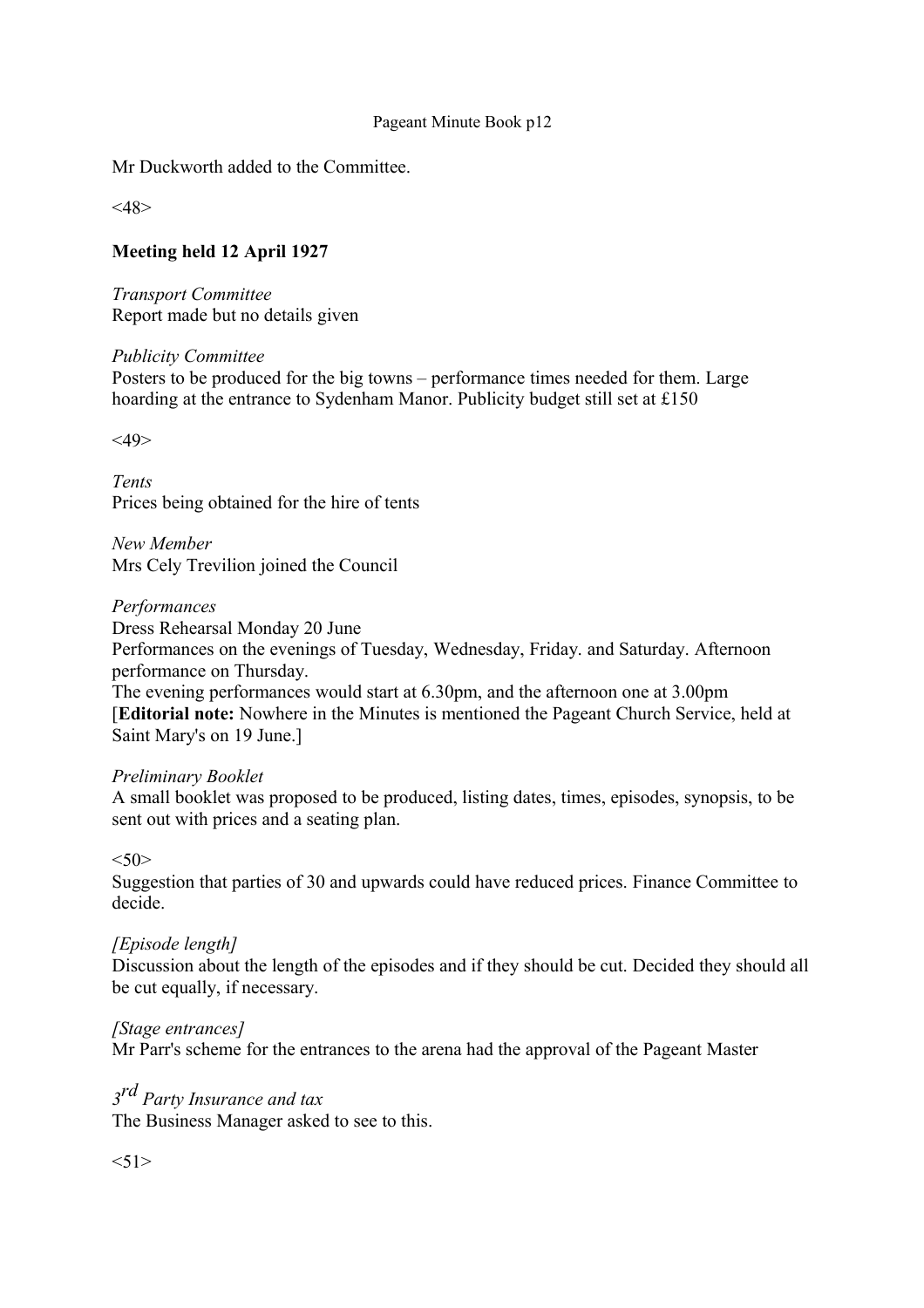H. M. Customs and Excise had been informed about the pageant. Any profits to be given to Charity, and a great part of the expenses were being paid by the performers . Mr Byers to continue with the negotiations.

### *Contractors*

One contractor to have a stall and sell on the stand. Refreshment tents for the public and performers. To be put up for tender in Bridgwater and district. Prices to be published and teas sold only before or after each performance. All to be arranged b y the Finance Committee. Intoxicants if any to be in a separate tent. One ice-cream [each??, tent??] to be allowed. To be arranged by the finance committee. One Tobacco stall ditto

 $<52>$ 

## *Booklet*

Booklet to be compiled by Messrs Dilks, Page, Sturdy, Byers and the publicity committee. To contain a foreword, complete libretto, list of Patrons, Donors, Gangers, Committee and Council and if possible 1 photograph of each episode. Price to be 1/- . Advertisements to be considered

## *Village Campaigns*

Motor advertising campaign through the villages to be considered.

### *Scenery*

Mr Parr showed coloured sketches of his latest scheme for the back scene of the arena - Inn, Cottage, The Hospital, Castle Gate, and Bridge. Discussions to be held with the Art School about painting the scenery. An offer had been received from a professional scene painter to assist.

### $<$ 53>

*Costumes*

Arrangements to be made for the hiring of costumes for the Principals. [**Editorial Note:** Not minuted, but the newspaper reports state that they were supplied by Clarksons, of London]

## *Gang expenditure*

Mr Gedye [Treasurer] wished to know how much each gang wished to spend.

## *Typing*

The A. B. typesetting bureau of 2 Taunton Road offered to undertake typing for the Pageant

## *Mrs Millican [Art School]*

Her husband asked that acknowledgement should be given for her work on designing the properties, horses' ribbons etc..

 $<54>$ 

## **Meeting held on 7 June**

*Mr Morgan [business manager]*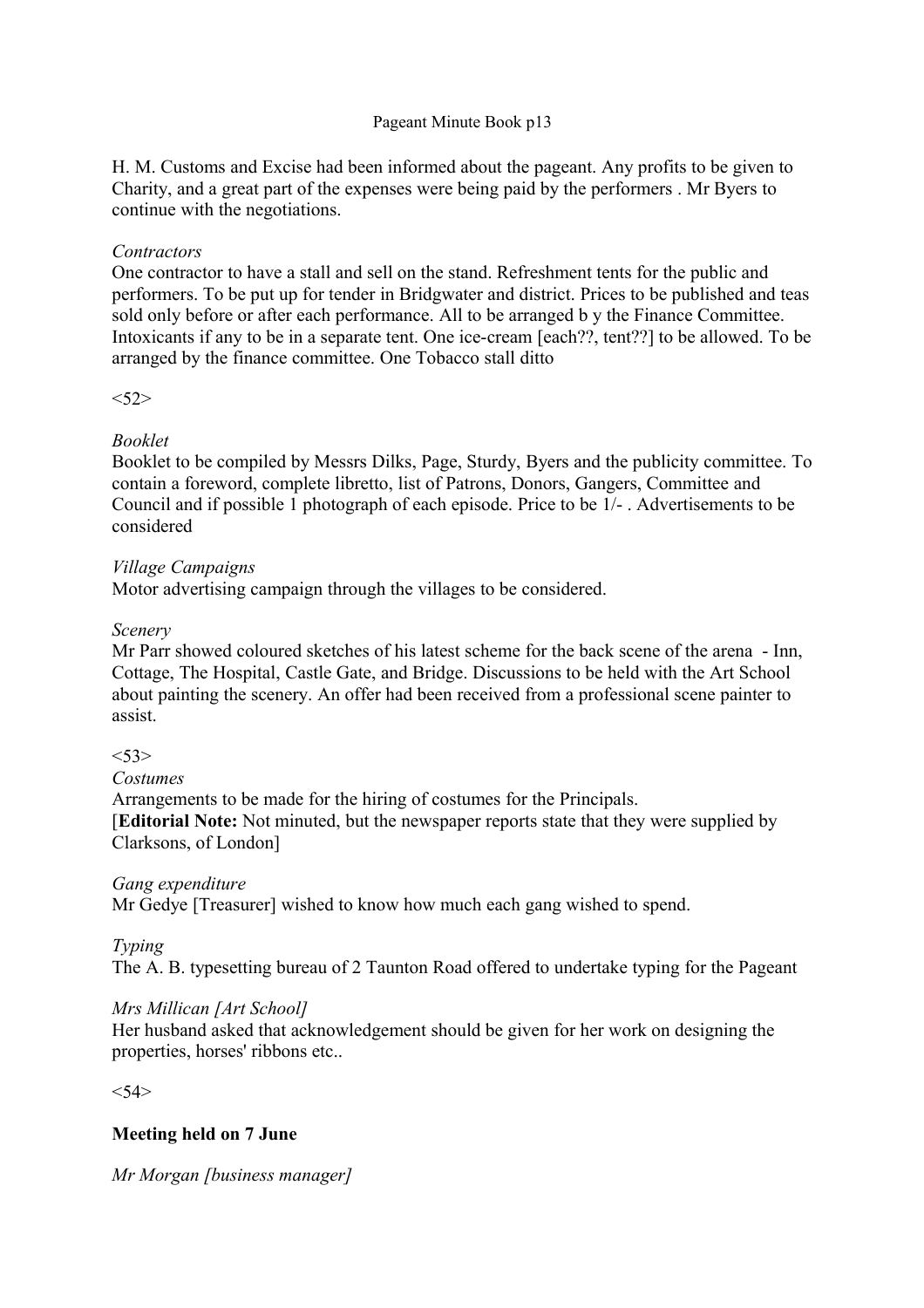He reported that contracts had been let with Messrs Bryer for the Stand and other buildings to Mr Parr's drawings and specifications – Stand £190, other buildings £72 14 Total £262 14. To include dismantling and removal from the ground. Messrs Tottle for the erection of the scenery ready for the painter Mr Parr's drawings and specifications. To include removal from the ground £138 4s.

## $<\!\!55\!\!>$

The Art school were unable to paint the scenery in the time available, so Mr H Harvey's offer of doing it for £25 was accepted.

Mrs Wilce of the Orange Cafe will provide tea for the public and performers if the Council provide two tents, chairs and tables and will give a percentage of the profits.

The sole right to take and sell photographs was granted to Mr Palfrey and he will give a percentage on the sales.

Sale of Tobacco and Ice Creams not yet decided

Mrs Luckes will have sales of sweets and chocolates and will hand over a percentage.

No sales of any of the above during the episodes

### *Booklets*

## $< 56$

It was decided that the Pageant Committee would not produce a booklet – it should be left to private enterprise, and that photos of the Pageant Master and Mr and Mrs Deacon should be the only ones in the booklet.

### *Seat Prices*

Gangers to issue a limited number of tickets at 1/6 each for their friends.

Donations received £205, Guarantees £500, advance ticket sales to date £259

### $<$ 57>

Suggested that performers wear badges on their costumes. Reduced price tickets for members of the Dress Committee.

Mr Sturdy was not going to make a claim for rental loss on the field – Letter of thanks to be sent

About 40 people from the Poor Law Institution were to be guests of the Committee

 $< 58$ 

## *[Illuminated Cross]*

Messrs Pine had offered to make and fix an illuminated cross for the Epilogue. Vote of thanks.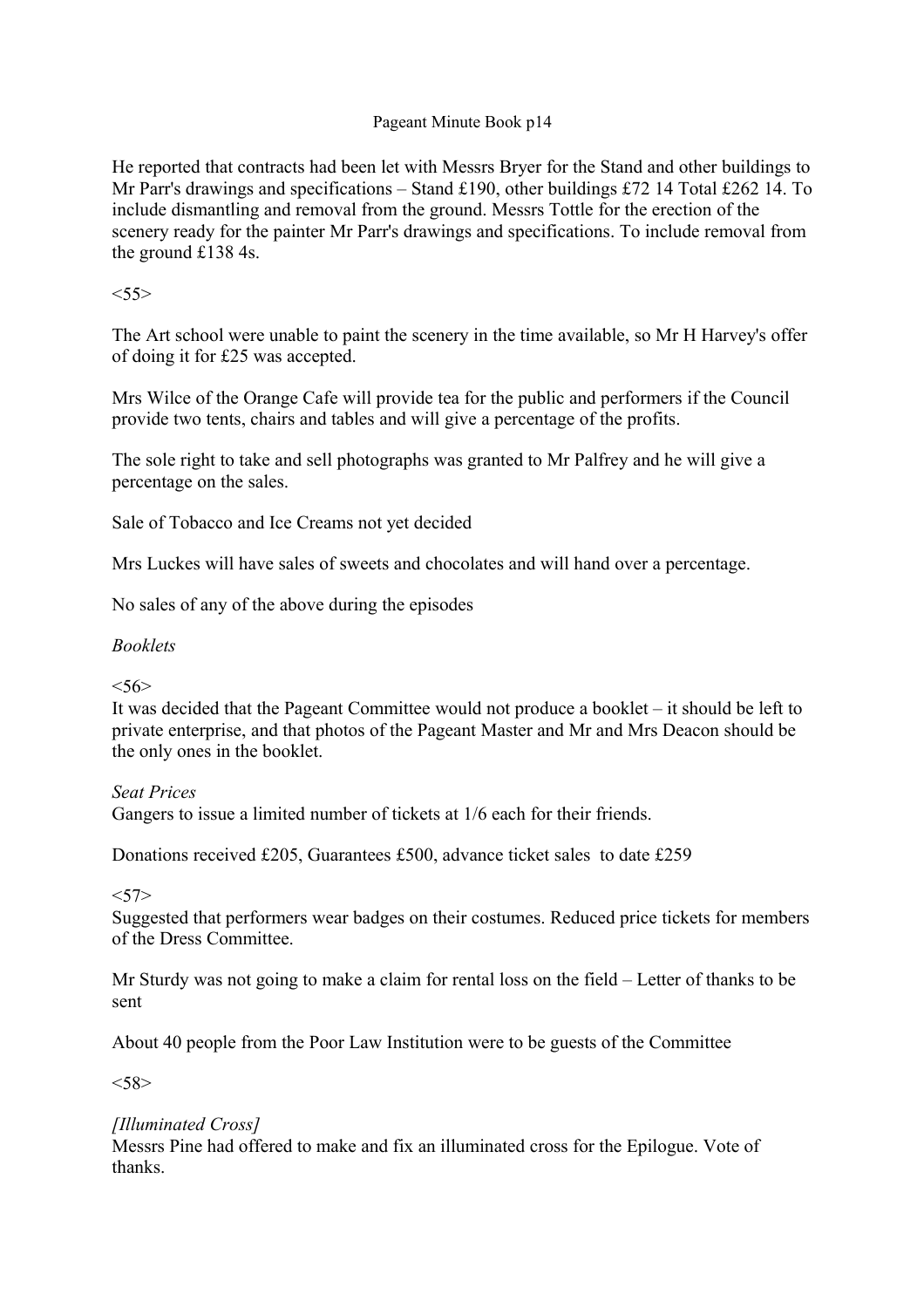$<$ 59>

### **Meeting held on 27 July 1927**

The Mayor in a graceful speech summed up the results of the pageant. It had been very successful indeed. The weather during all the performances except the last half hour of the last one had been good. The press notices most encouraging and the Mayor cordially congratulated all who had taken part in the Pageant and had worked since its inauguration 20 months ago [**Editorial note:** i.e. since December 1925]. Thanked all, specially mentioning the *Bridgwater Mercury .* He then called upon Mr Gedye, the Hon. Treas. to read the financial statement.

Thanks were expressed to Messrs J and A Sully, the Hon. Accountants.

| Total receipts    | £1865 10 4 |  |
|-------------------|------------|--|
| Total expenditure | £1365 5 10 |  |
| Credit balance    | £500 4 6   |  |

### *The Mayor*

He explained the draft proposals for the distribution of the balance, saying that no payments would be made for some months

#### $<61>$

*Accident*

An accident was reported between two performers ( a cyclist and a motorist). The latter had no third party insurance. After some discussion it was agreed that £15 would be paid to the injured party if no legal action was taken.

### *Mr Morgan*

Agreed that an honorarium of £50 be granted to Mr Morgan (The Business Manager) for his services.

<62>

### *Christy's Band.*

A donation of £10 awarded to the band's uniform fund, additional to the £15 expenses already paid.

#### *Pageant Master*

A donation of £30 awarded to the Pageant Master for charities of his choice.

 $<63>$ 

### *St John's Ambulance*

Letter read from them saying they had attended 17 minor incidents and suggesting a contribution to their funds and the Women's V.A.D. Also a letter read about the Y.M.C.A.

### *Distribution*

The Finance Committee propose that donations to the following be made.